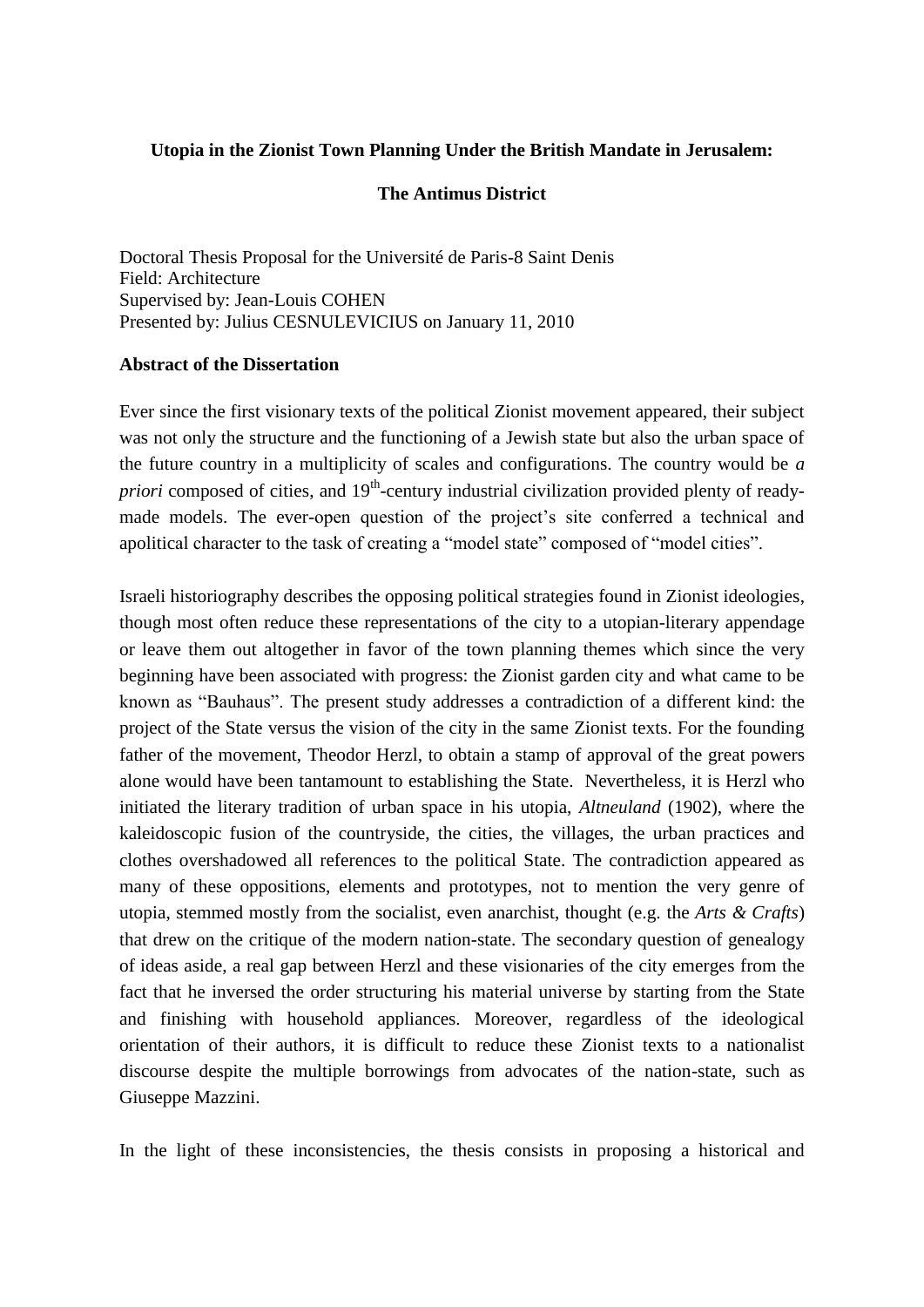ideological frame of reference that organises Herzl"s displaced descriptions of the city, his working notions as a *model,* and structuring oppositions as universal/particular, into a syncretic but more coherent vision. First of all, it incorporates Central and Eastern European Jewish Hegelian thought of the  $19<sup>th</sup>$  century, as represented by Nachman Krochmal, Heinrich Graetz and Moses Hess. They were responsible for the politicization and historicist revision of intellectual heritage of Judaism, which integrated this heritage into social and national discourse concerning the forms of secular messianism and its agents. This frame of reference reveals a "messianic paradigm" both utopian and ideological, structural and historical, as well as a persistent signifier of an ever variable and situational signified. The best illustration of the versatility of this messianic content would be Herzl"s messianic nation state, responsible for the perpetual global synthesis of *technical knowledge* and for disseminating it in the form of *model* to the nation states of the world.

Therefore, it is not surprising that in another Zionist utopian novel, *Yerushalayim ha-Benuyah* (1918), the "technique" of Herzlian messianic paradigm is replaced by "Arts & Crafts". In 1903, its author, Boris Schatz, proposed to Herzl a project of a Bezalel school of arts in Jerusalem, of which Schatz would become a director in 1906. His utopian vision synthesizes the German, Russian and British intellectual sources into a coherent urban and philosophical vision. Despite his avowed affinity with *Arts & Crafts,* Schatz takes on the Herzlian state as a *sine qua non* condition. Nevertheless, the importance given to the urban components and to the future Bezalel centre is a powerful structuring factor, too. While using multiple elements from Scriptures, he pictures the Jewish state of the early  $21<sup>st</sup>$ century inhabited by a new refined race, destined to become a *model* of a Man-God for the whole of humanity.

Schatz, as a successor of Herzl"s utopian tradition, also represents a bridge between the European chapter of Zionist Organization and its urban enterprise in Palestine. It begins with the introduction of British Mandate in 1917. This axis of study also opens a second, *in situ* part of the present dissertation. Its starting point is the planning of the "commercial district" called Antimus (1922-1923), another blind spot in Israeli historiography, despite its central location in contemporary Jerusalem. The first "European" district in Jerusalem, Antimus reproduces a neoclassical urban plan that hardly fits among the classical topics of Israeli urban research. Schatz, as a vocal advocate of his ideas for the new capital and as a close friend of the architect of Antimus, Alexander Levy, was one of the figures behind the planning of the district. Moreover, the district borders with Schatz"s school and the project included the first boulevard in Jerusalem that led to the entrance of Bezalel. It turns out that Schatz describes "this" boulevard is his utopia *Yerushalayim* written three years earlier, partly as a tribute to the majestic boulevards of Jerusalem in *Altneuland*.